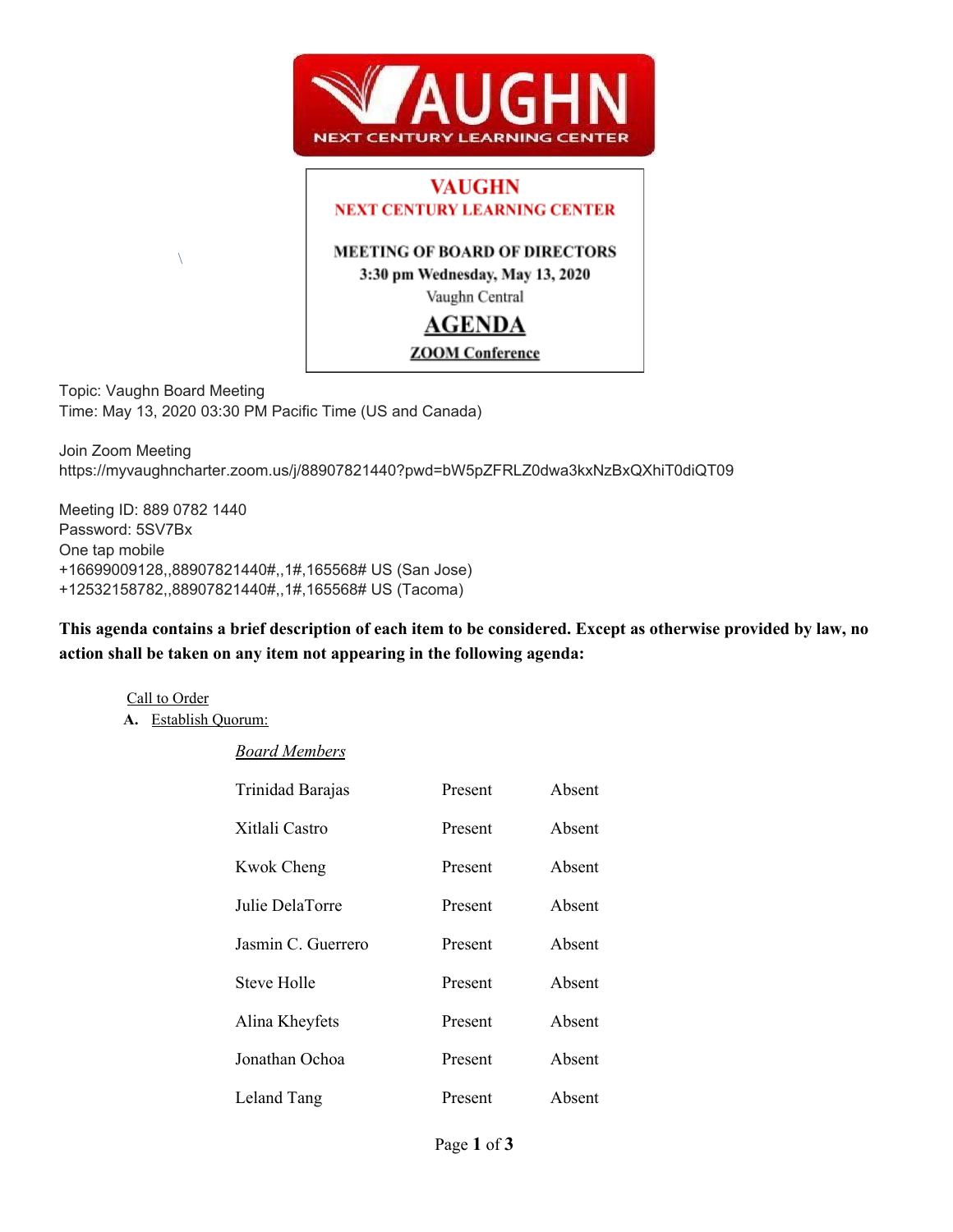### *Advisory Student Members (non-voting)*

1.Maria Navarro

2. Brandon Nguyen

## **Public Comments:**

Approval of Minutes: The board is to review and approve the minutes from the September 18, 2019 board meeting.

# **Business and Operations ( 90 mins)**

| B1             | School Update- CEO will provide the Board of Directors an update since school closure<br>due to the Covid-19 health crisis.                                                                                                                         | Information Item        |
|----------------|-----------------------------------------------------------------------------------------------------------------------------------------------------------------------------------------------------------------------------------------------------|-------------------------|
| B2             | Fiscal Matter - The Board will review, discuss and adopt Vaughn's 2020-2021<br>preliminary budget.                                                                                                                                                  | <b>Action Item</b>      |
| B <sub>3</sub> | <b>Fiscal Matter -</b> The Board will receive investment progress report and make<br>decision related to 2020-2021 investment allocation plan and re-balancing needs                                                                                | <b>Action Item</b>      |
| <b>B4</b>      | New Facilities - The Board will receive progress report regarding the completion<br>and occupancy of the new VISA and MIT buildings including additional square<br>footage available for instruction                                                | <b>Information Item</b> |
| B <sub>5</sub> | Salary Schedules for 2020-2021 School Year-The Board will review and<br>approve updated salary schedules for the 2020-2021 school for both certificated<br>and classified employees.                                                                | <b>Action</b> Item      |
| <b>B6</b>      | Staffing 2020-2021 School Year-The Board will receive updates on<br>employment opportunities for the upcoming school year. Additionally, the Board<br>will receive updates on how staff may be impacted based on different re-opening<br>scenarios. | Information Item        |

## **Curriculum and Instruction (20 minutes)**

| C <sub>1</sub> | <b>LCAP</b> - The Board will receive an update on the school's Local Control<br>Accountability Plan (LCAP). | Information Item |
|----------------|-------------------------------------------------------------------------------------------------------------|------------------|
| C <sub>2</sub> | <b>Distance Learning-</b> The Board will receive an update of the school's Distance<br>Learning plan.       | Information Item |